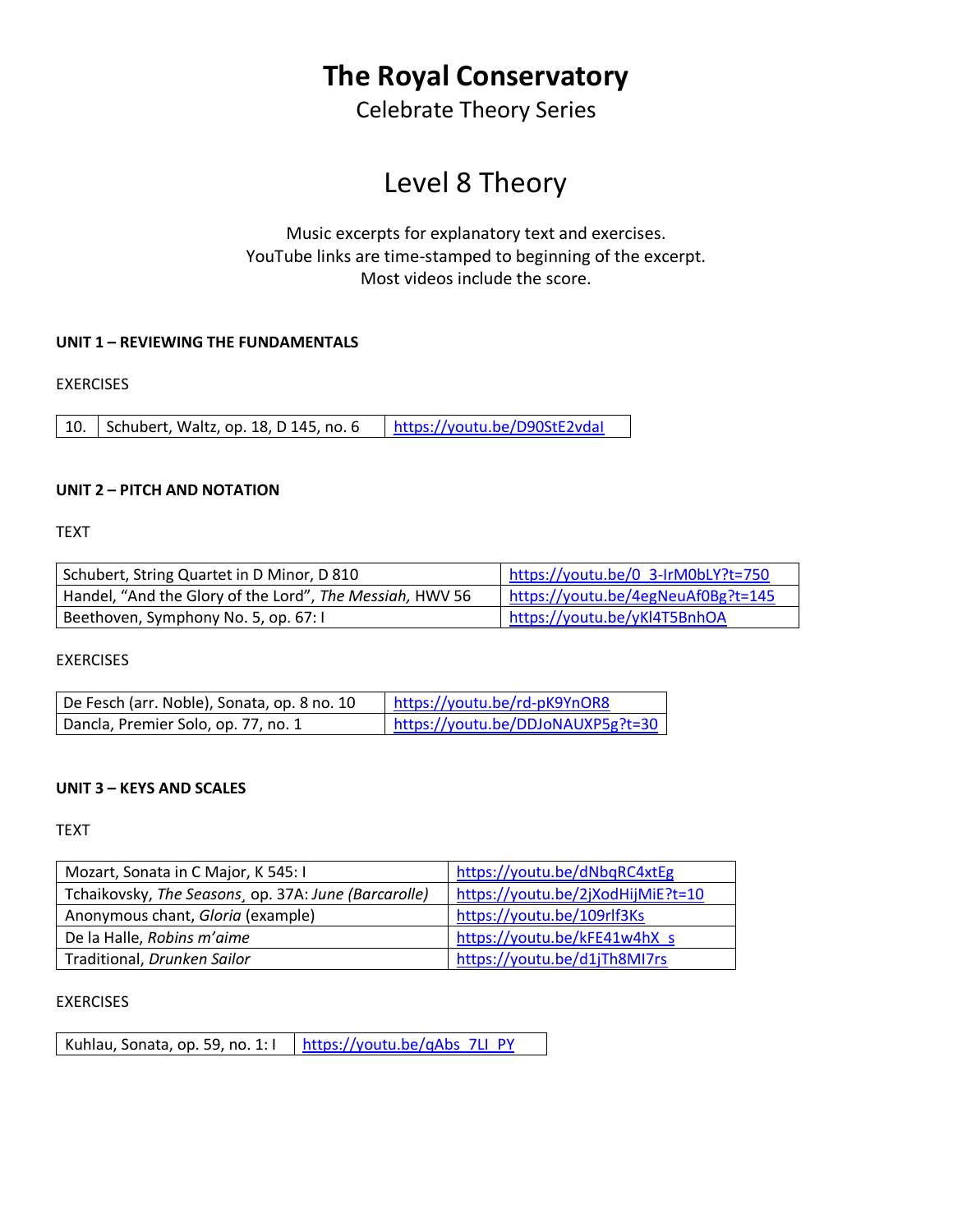#### **UNIT 4 – RHYTHM**

TEXT

| Kalinnikov, Chanson Triste                                   | https://youtu.be/ovLu0ddJhEY |
|--------------------------------------------------------------|------------------------------|
| Bartók, Mikrocosmos, Book 6: Dance in Bulgarian Rhythm No. 3 | https://youtu.be/G32MdnXhiN8 |
| Bartók, Mikrocosmos, Book 6: Dance in Bulgarian Rhythm No. 6 | https://youtu.be/NPrZkZNS7T4 |
| Crosby, Dragonfly Scherzo                                    | https://youtu.be/DuejTzUI3qs |

#### EXERCISES

| Telfer, When the Planets Are Aligned | https://youtu.be/by-Hr2c2pBg |
|--------------------------------------|------------------------------|
|--------------------------------------|------------------------------|

#### **UNIT 5 – INTERVALS**

EXERCISES

Telemann, Fantasia, TWV 40:20 | https://youtu.be/DlaQ3RhICol?t=8

#### **UNIT 6 – CHORDS AND HARMONY**

**EXERCISES** 

### **UNIT 7 – MELODY WRITING AND COMPOSITION**

No YouTube links for this unit.

### **UNIT 8 – MUSIC HISTORY**

TEXT

| Von Bingen, Ordo Virtutum, scene 4: Quae es, aut unde venis? | https://youtu.be/dUk6u2s-4WQ?t=122 |
|--------------------------------------------------------------|------------------------------------|
| Anonymous, Sumer Is Icumen In                                | https://youtu.be/b4FU8yz4BYY       |
| Des Prez, El Grillo                                          | https://youtu.be/OI-bQ0RkArA       |
| Gamelan of Java, Vol. 5: Kaboran (Gamelan Prawa)             | https://youtu.be/p3HwqqiVxbE       |
| Debussy, Estampes, "Pagodes"                                 | https://youtu.be/lswHSnJ0Rlw       |
| Khan, Evening Raga: Bhopali                                  | https://youtu.be/kvk7WZHfhyQ       |
| The Beatles, Norwegian Wood                                  | https://youtu.be/Y V6y1ZCg 8       |